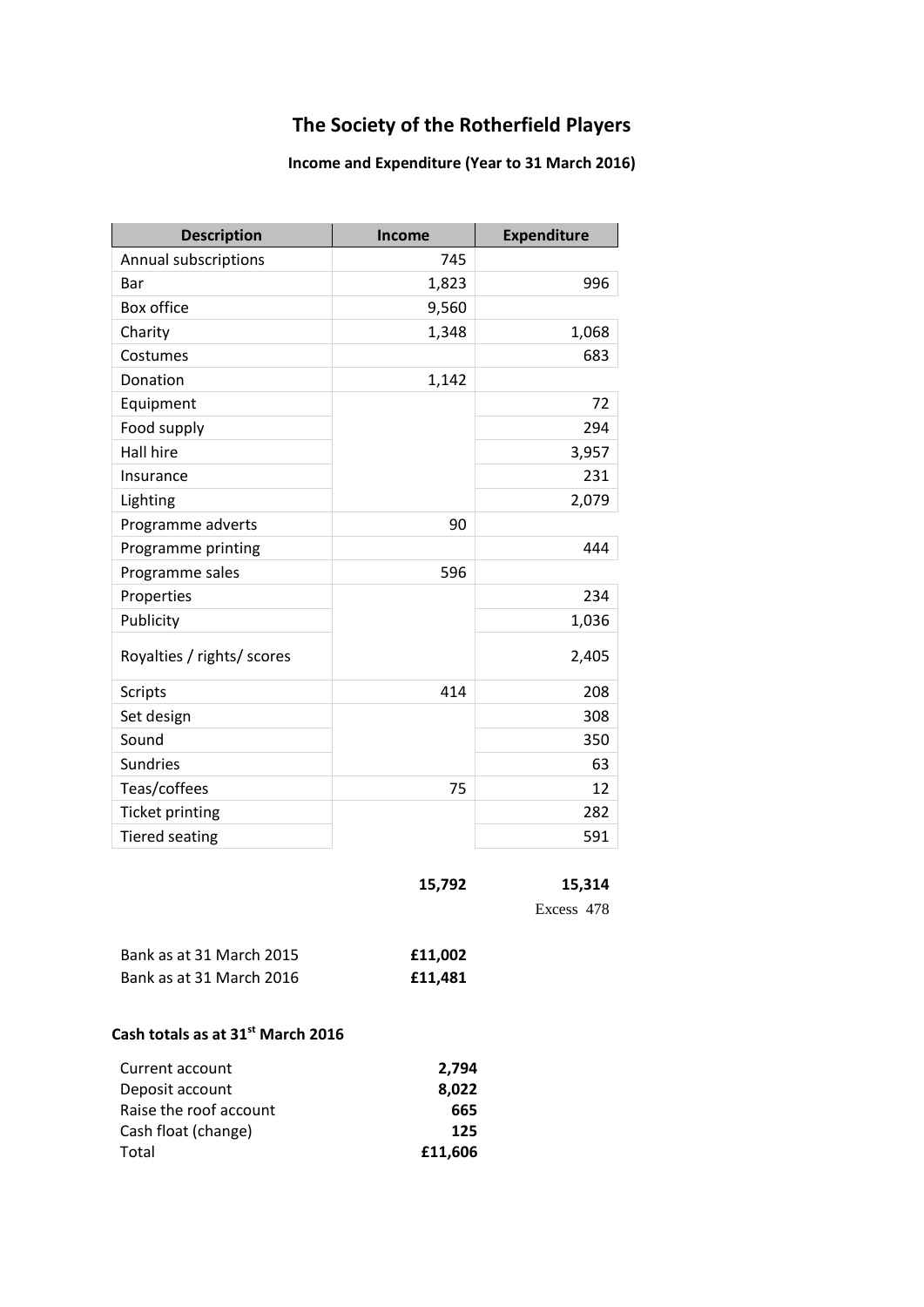# The Cemetery Club (May 2015)

| <b>Description</b>         | Project   | <b>Income</b> | <b>Expenditure</b> |
|----------------------------|-----------|---------------|--------------------|
| Bar                        | CC        | 454           | 301                |
| Box office                 | CC        | 1,895         |                    |
| Charity                    | <b>CC</b> | 288           |                    |
| Costumes                   | CC        |               | 93                 |
| Hall hire                  | <b>CC</b> |               | 1,211              |
| Lighting                   | <b>CC</b> |               | 392                |
| Programme adverts          | <b>CC</b> | 50            |                    |
| Programme printing         | CC        |               | 96                 |
| Programme sales            | <b>CC</b> | 150           |                    |
| Properties                 | <b>CC</b> |               | 66                 |
| Publicity                  | <b>CC</b> |               | 149                |
| Royalties / rights/ scores | <b>CC</b> |               | 263                |
| <b>Scripts</b>             | <b>CC</b> | 20            | 114                |
| Set design                 | <b>CC</b> |               | 16                 |
| Teas/coffees               | <b>CC</b> | 17            |                    |
| <b>Ticket printing</b>     | CC        |               | 84                 |
|                            |           |               |                    |
|                            |           | 2,873         | 2,785              |

## The Rise and Fall of Little Voice

| <b>Description</b>         | Project     | <b>Income</b> | <b>Expenditure</b> |
|----------------------------|-------------|---------------|--------------------|
| <b>Bar</b>                 | <b>RFLV</b> | 603           | 321                |
| Box office                 | <b>RFLV</b> | 1,968         |                    |
| Charity                    | <b>RFLV</b> | 278           |                    |
| Food supply                | <b>RFLV</b> |               | 294                |
| Hall hire                  | <b>RFLV</b> |               | 84                 |
| Lighting                   | <b>RFLV</b> |               | 521                |
| Programme adverts          | <b>RFLV</b> | 50            |                    |
| Programme printing         | <b>RFLV</b> |               | 96                 |
| Programme sales            | <b>RFLV</b> | 102           |                    |
| Properties                 | <b>RFLV</b> |               | 72                 |
| Publicity                  | <b>RFLV</b> |               | 204                |
| Royalties / rights/ scores | <b>RFLV</b> |               | 241                |
| <b>Scripts</b>             | <b>RFLV</b> | 70            |                    |
| Set design                 | <b>RFLV</b> |               | 92                 |
| <b>Ticket printing</b>     | <b>RFLV</b> |               | 48                 |

**Prof/loss**

£3,071 £1,973 £1,098